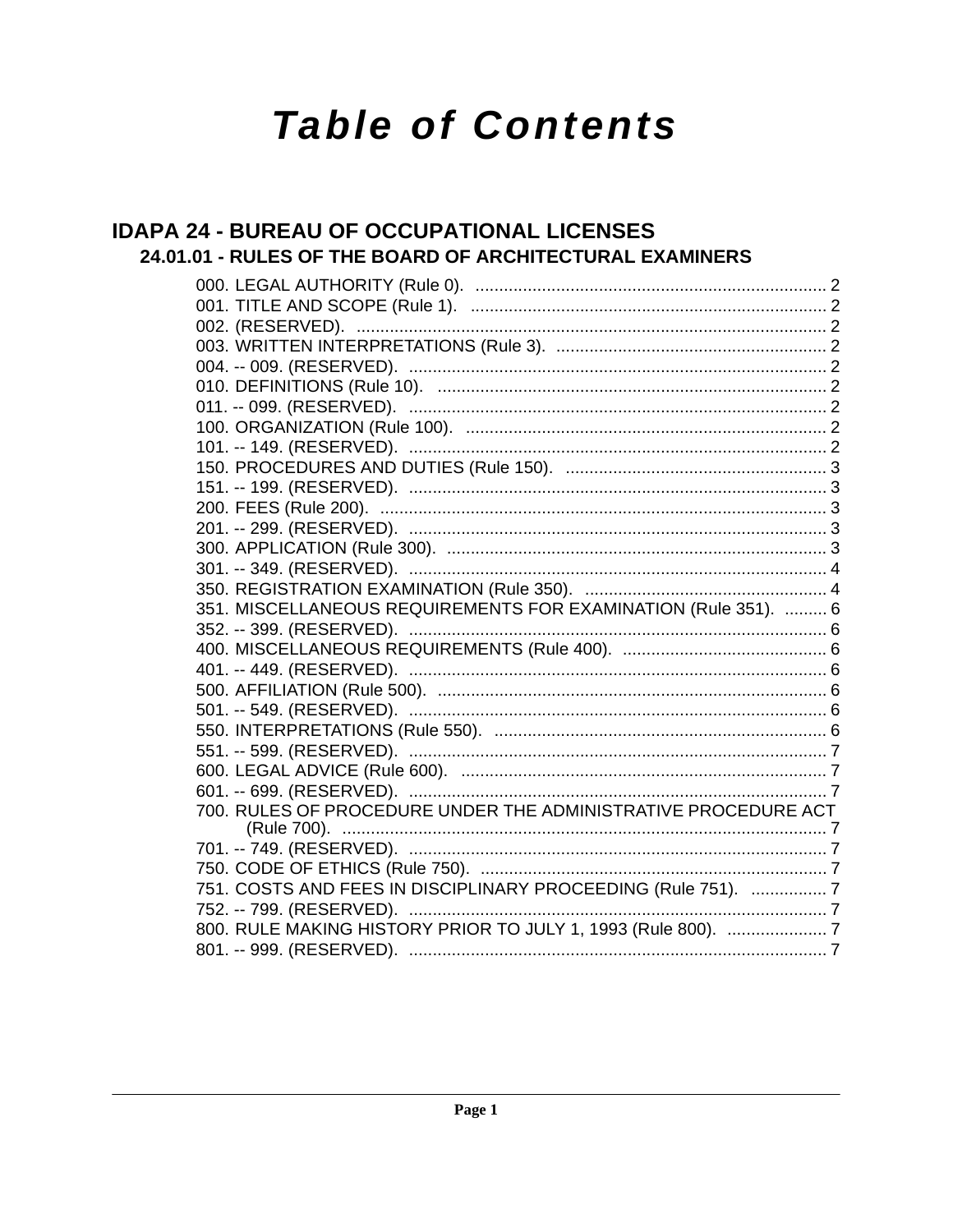#### **IDAPA 24 TITLE 01 Chapter 01**

### **IDAPA 24 - BUREAU OF OCCUPATIONAL LICENSES**

## **24.01.01 - RULES OF THE BOARD OF ARCHITECTURAL EXAMINERS**

#### <span id="page-1-2"></span><span id="page-1-1"></span><span id="page-1-0"></span>**000. LEGAL AUTHORITY (Rule 0).**

These rules are hereby prescribed and established pursuant to the authority vested in the Board of Architectural Examiners by the provisions of Section 54-312, Idaho Code. (7-1-93)

#### <span id="page-1-3"></span>**001. TITLE AND SCOPE (Rule 1).**

These rules shall be cited as IDAPA 24.01.01, "Rules of the Board of Architectural Examiners". (7-1-93)

#### <span id="page-1-4"></span>**002. (RESERVED).**

#### <span id="page-1-5"></span>**003. WRITTEN INTERPRETATIONS (Rule 3).**

The board may have written statements which pertain to the interpretation of the rules of this chapter. Such interpretations, if any, are available for public inspection and copying at cost in the main office of the Bureau of Occupational Licenses.

#### <span id="page-1-6"></span>**004. -- 009. (RESERVED).**

#### <span id="page-1-7"></span>**010. DEFINITIONS (Rule 10).**

**01. Board**. The Board of Architectural Examiners as prescribed in Section 54-312, Idaho Code.

(7-1-93)

#### <span id="page-1-8"></span>**011. -- 099. (RESERVED).**

#### <span id="page-1-9"></span>**100. ORGANIZATION (Rule 100).**

**01. Organization Of The Board**. At the last meeting of each year, the Board shall organize and elect from its members a Chairman, Vice Chairman, and Secretary who shall assume the duties of their respective offices immediately upon such selection. (7-1-93) immediately upon such selection.

#### **02. Board Members And Duties**. (7-1-93)

**a.** Chairman. The Chairman shall be a voting member of the Board, and when present preside at all meetings, appoint with the consent of the Board, all committees, and shall otherwise perform all duties pertaining to<br>the office of Chairman. The Chairman shall be an ex-officio member of all committees. (7-1-93) the office of Chairman. The Chairman shall be an ex-officio member of all committees.

**b.** Vice Chairman. The Vice Chairman shall, in the absence or incapacity of the Chairman exercise the d possess all the powers of the Chairman. (7-1-93) duties and possess all the powers of the Chairman.

**c.** Secretary. The Secretary of the Board shall keep an accurate record of the proceedings at the meetings of the Board, he shall cause a copy of the minutes of the previous meeting to be sent to all members of the Board at least fifteen (15) days prior to the next regular meeting of the Board, he shall receive correspondence directed to the Board, and he shall cause answers to be written in behalf of the Board. (7-1-93) directed to the Board, and he shall cause answers to be written in behalf of the Board.

**d.** Executive Secretary. The Chief of the Bureau of Occupational Licenses shall be the acting Executive Secretary of the Board and all records of the Board shall be in the charge of the Executive Secretary. The office of the Executive Secretary shall provide such clerical assistance as may be required by the Board. He shall be an advisor to the Board, without membership status. (7-1-93) an advisor to the Board, without membership status.

#### <span id="page-1-10"></span>**101. -- 149. (RESERVED).**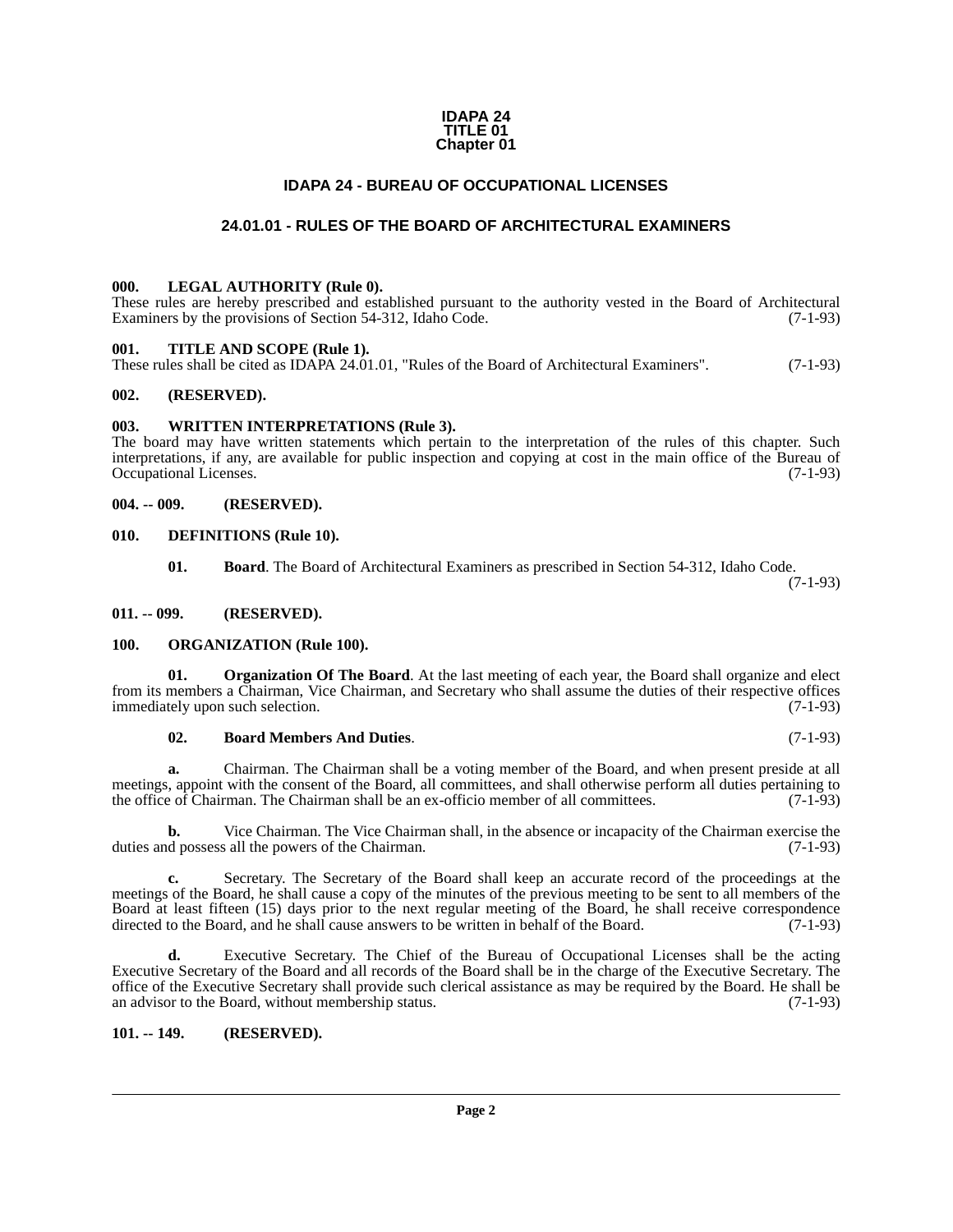#### <span id="page-2-0"></span>**150. PROCEDURES AND DUTIES (Rule 150).**

**01. Meetings**. The Board shall meet at least four (4) times annually at such times and places as designated by the Board or the Chairman of the Board. Special meetings may be held at the call of the Chairman, and all members shall be notified in writing, thereof. (7-1-98)

**02. Voting**. A quorum shall be four Board members. A majority vote of Board members present shall be considered the action of the Board as a whole. Any motion before the Board shall fail on a tie vote. (7-1-97)

#### <span id="page-2-1"></span>**151. -- 199. (RESERVED).**

#### <span id="page-2-2"></span>**200. FEES (Rule 200).**

Fees for Examinations and Licensure. (7-1-93)

**01. Fees For Examination**. Examination fees will be as established by the National Council of tural Registration Boards (NCARB). Architectural Registration Boards (NCARB).

**a.** Processing Fee. Applicants for licensing by examination must submit a twenty-five dollar (\$25) processing fee. (7-1-98)

**02.** Annual Renewal Fee. Annual renewal fee - Seventy-five dollars (\$75). (7-1-93)

**03.** Endorsement Fee. Endorsement Fee - One hundred fifty dollars (\$150). (7-1-93)

**04. Reinstatement Fees**. Reinstatement fees are as provided in Section 67-2614, Idaho Code.

(7-1-98)

**05.** Refund Of Fees. No refund of fees shall be made to any person who has paid such fees for on for examination, or reexamination, licensure, or reinstatement of license. (7-1-98) application for examination, or reexamination, licensure, or reinstatement of license.

#### <span id="page-2-3"></span>**201. -- 299. (RESERVED).**

#### <span id="page-2-4"></span>**300. APPLICATION (Rule 300).**

#### **01. Licensure By Examination**. (7-1-93)

**a.** Application for examination shall be made on the uniform application form adopted by the Board shall be made on the Board. (3-18-99) and furnished to the applicant by the Executive Secretary of the Board.

**b.** Applicants shall secure and furnish all information required by the uniform application form and lude the following: (7-1-93) shall include the following:

i. Certified transcript of all subjects and grades received for all college courses taken. (7-1-93)

ii. If graduated from a college or university, furnish certification of graduation and a certified t of all work completed. (7-1-93) transcript of all work completed.

Furnish statement or statements, of all actual architectural or other applicable experience signed by the person under whose supervision the work was performed, giving kind and type of work done, together with dates of employment. (7-1-93) of employment.

iv. A recent two inch by three inch  $(2'' \times 3'')$  photograph taken within the previous year for ation purposes.  $(7-1-93)$ identification purposes.

v. In addition to the above required information, an applicant having credits or a degree or degrees from any college or university shall furnish the Board a certified statement from each above institution stating by what accrediting group, if any, such credits or degree or degrees are accredited. (7-1-93) what accrediting group, if any, such credits or degree or degrees are accredited.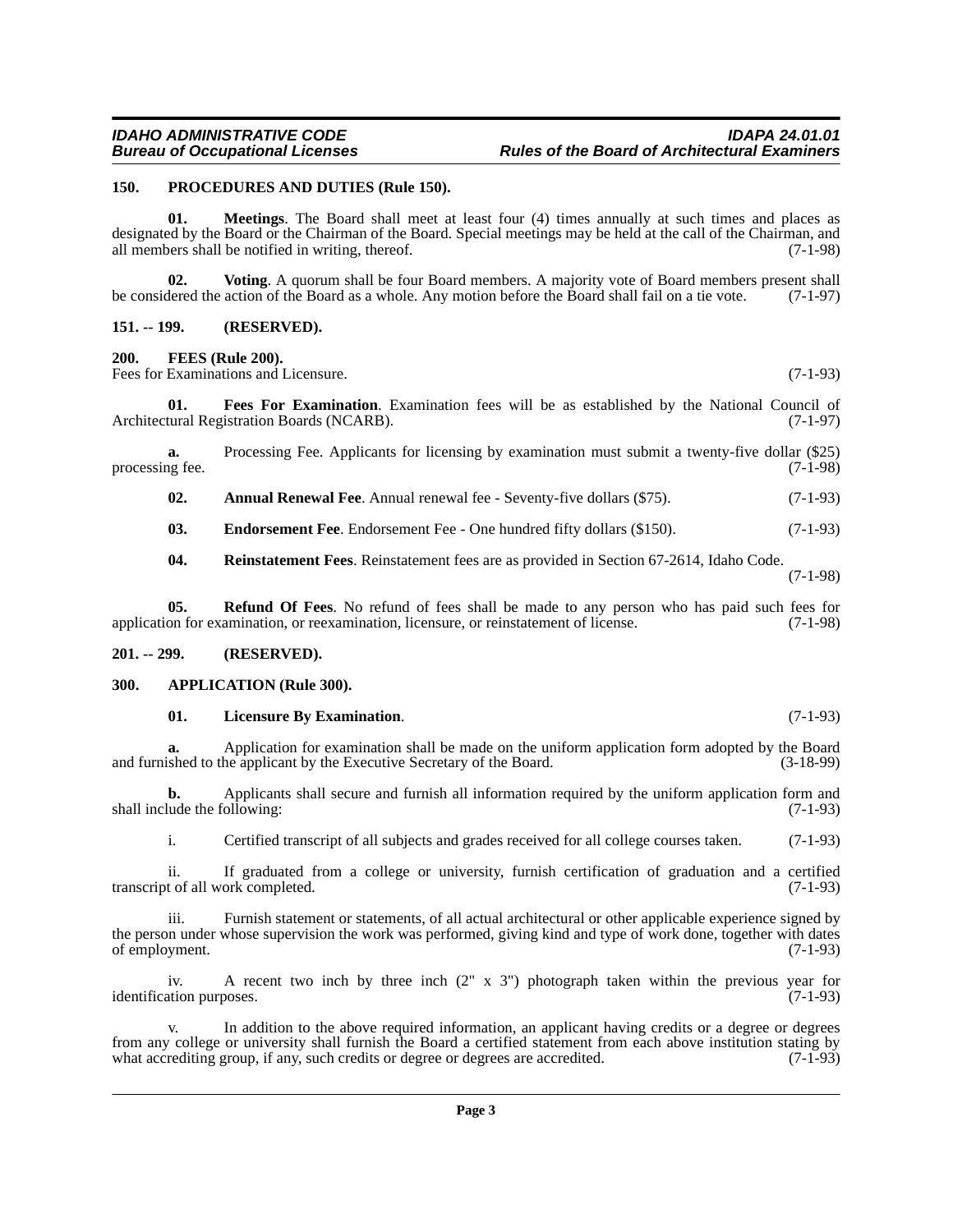**c.** Application shall not be presented to the Board or evaluated by the Board until all required ion is furnished and the required fee is paid. (7-1-93) information is furnished and the required fee is paid.

**d.** To be considered by the Board, properly completed applications must be received by the Executive v at least thirty (30) days prior to the first day of the month in which the Board will meet. (7-1-98) Secretary at least thirty (30) days prior to the first day of the month in which the Board will meet.

**e.** Qualifications of Applicants. All applicants for the Architectural Registration Examination (ARE) shall possess the minimum qualifications required by the current NCARB Circular of Information #1, Appendix "A" where such Circular of Information does not conflict with Idaho law. After June 1, 1993, all applicants for the ARE must have completed the Intern Development Program (IDP) requirements. (7-1-97) must have completed the Intern Development Program (IDP) requirements.

#### **02. Licensure By Endorsement - Blue Cover**. (7-1-97)

**a.** General requirements. Application shall be accompanied by a current blue cover dossier compiled by the NCARB certifying that the applicant has satisfactorily passed the standard NCARB examinations, or NCARB authorized equivalent and shall include letters, transcripts, and other documents substantiating all statements relative<br>to education and experience made in said application as required by the Board. (7-1-97) to education and experience made in said application as required by the Board.

**b.** Seismic knowledge requirements for endorsement applicants. Each applicant for license under endorsement to practice architecture in the state of Idaho shall submit evidence of his skill and knowledge in seismic design and such evidence shall be submitted and signed by the applicants acknowledged before a notary public, and shall contain one of the following statements: (7-1-97) shall contain one of the following statements:

i. "I have passed the examinations in Building Construction and Structural Design of the Western Conference of State Architectural Registration Boards in June 1963 or since and/or the NCARB in 1965 or since." (7-1-97)

ii. "I am registered in the State of \_\_\_\_\_\_\_\_\_\_\_in 20\_\_\_ , where competence in seismic was a requirement for registration since  $\frac{1}{2}$ , 20 $\frac{1}{2}$ ." (7-1-93)

iii. Certification of the successful completion of the seismic seminar approved by the National ince of Architectural Registration Boards. (7-1-93) Conference of Architectural Registration Boards.

**c.** All applicants shall attach to their statement a certification from the State architectural registration f the cited state attesting the adequacy of the cited seismic examination. (7-1-93) agency of the cited state attesting the adequacy of the cited seismic examination.

#### **03. Licensure By Endorsement - Equivalency**. (7-1-97)

**a.** Application shall be made on the uniform application form adopted by the Board and furnished to cant by the Executive Secretary of the Board. (7-1-97) the applicant by the Executive Secretary of the Board.

**b.** Applicant shall comply with all requirements set forth in Subsections 300.01, 300.02.b.i., .i., 300.02.b.ii., and 300.02.c. 300.02.b.ii., 300.02.b.iii., and 300.02.c.

**c.** Applicant shall provide proof of holding a current and valid license issued by another state, a (authority recognized by the Board. (7-1-97) licensing authority recognized by the Board.

**d.** Applicant shall provide proof of satisfactorily passing the NCARB examinations or NCARB ed equivalent examination, as determined by the Board. (7-1-97) authorized equivalent examination, as determined by the Board.

#### <span id="page-3-0"></span>**301. -- 349. (RESERVED).**

#### <span id="page-3-1"></span>**350. REGISTRATION EXAMINATION (Rule 350).**

The Board, having found that the content and methodology of the ARE prepared by NCARB is the most practicable and effective examination to test an applicant's qualifications for registration, adopts the ARE as the single, written and/or electronic examination for registration of architects in this state, and further adopts the following rules with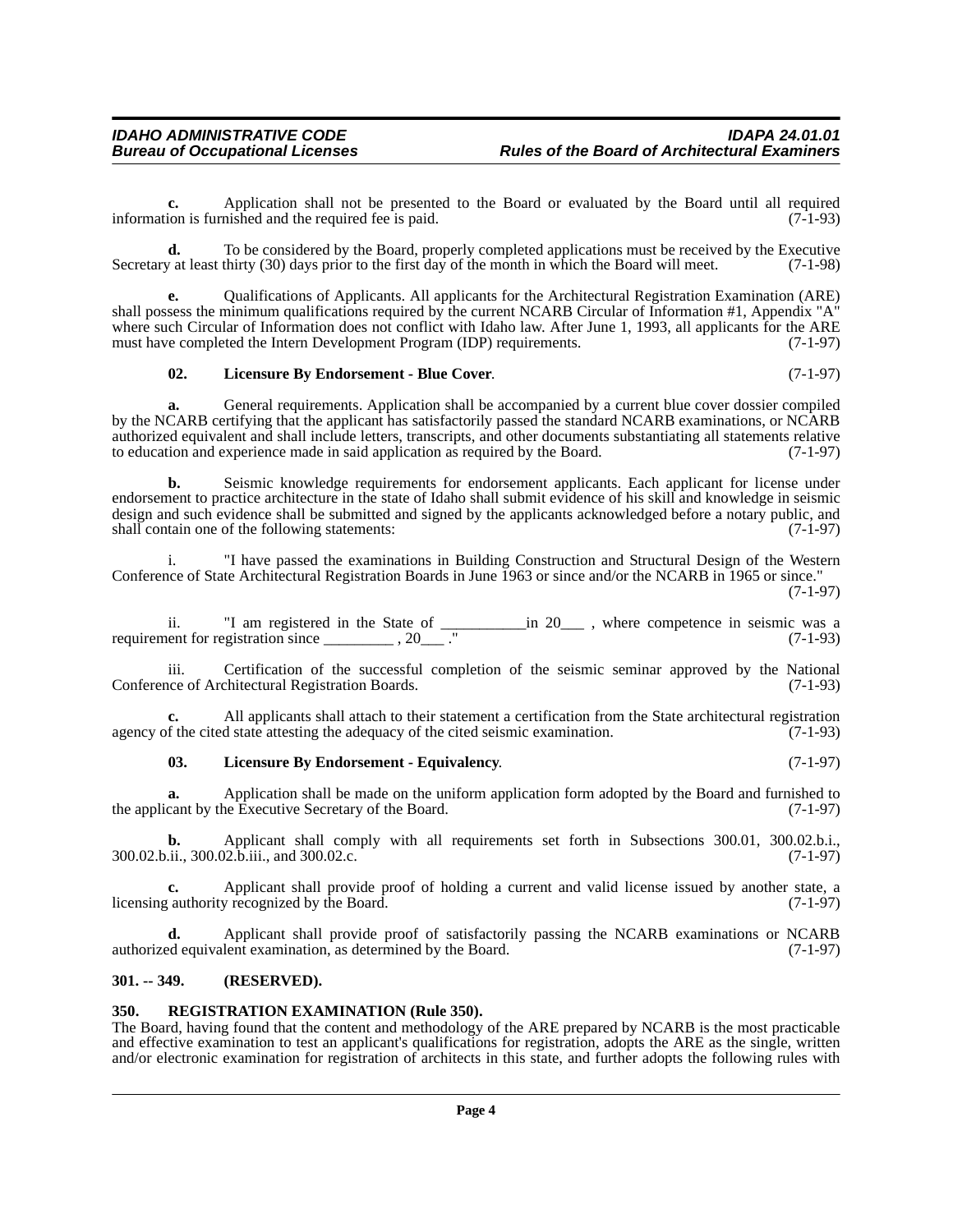### *IDAHO ADMINISTRATIVE CODE IDAPA 24.01.01 Rules of the Board of Architectural Examiners*

respect thereto: (7-1-97)

**01. When Taken**. The Board will cause the ARE, prepared by NCARB, to be administered to all applicants eligible, in accordance with the requirements of the Board, by their training and education to be examined for registration on dates scheduled by the NCARB. The Board shall cause repeat divisions of the ARE to be administered to qualified candidates on such dates as are scheduled by the NCARB. (7-1-98)

| 02. | <b>Content.</b> The ARE comprises nine (9) divisions as follows:                                                                    | $(7-1-93)$ |
|-----|-------------------------------------------------------------------------------------------------------------------------------------|------------|
| a.  | Division A - PRE-DESIGN.                                                                                                            | $(7-1-98)$ |
| b.  | Division B - SITE PLANNING.                                                                                                         | $(7-1-98)$ |
|     | Candidates who have not passed both Division B Written and Graphic prior to computerized ARE<br>will need to take Site Planning.    | $(7-1-98)$ |
| c.  | Division C - BUILDING PLANNING and BUILDING TECHNOLOGY.                                                                             | $(7-1-98)$ |
| 1.  | Candidates who have not passed Division C prior to computerized ARE need to take both Building<br>Planning and Building Technology. | $(7-1-98)$ |
| d.  | Division D/F - GENERAL STRUCTURES.                                                                                                  | $(7-1-98)$ |
| e.  | Division E - LATERAL FORCES.                                                                                                        | $(7-1-98)$ |
| f.  | Division G - MECHANICAL AND ELECTRICAL.                                                                                             | $(7-1-98)$ |
| g.  | Division H - MATERIALS AND METHODS.                                                                                                 | $(7-1-98)$ |
| h.  | Division I - CONSTRUCTION DOCUMENTS AND SERVICES.                                                                                   | $(7-1-98)$ |
|     |                                                                                                                                     |            |

**03. Grading**. The ARE shall be graded in accordance with the methods and procedures recommended by the NCARB. To achieve a passing grade on the ARE, an applicant must receive a passing grade in each division. Grades from the individual division may not be averaged. Applicants will have unlimited opportunities to retake division which they fail. The Board shall accept passing grades of computer administered divisions of the ARE as satisfying the requirements for said division(s) when such examinations are administered as prescribed by the NCARB regardless of the date of the examination or location in which the examination took place. (7-1-93)

**04. Transfer Credits**. Except as indicated at Subsection 350.02, above, applicants who had passed portions of the previous registration examinations (Professional Examination - Section A, Professional Examination - Section B, and Qualifying Test) will receive the transfer credits set forth below and need only take those divisions of ARE for which no transfer credit has been received. To be eligible for transfer credits for any portion of the Professional Examination - Section B, the applicant must have passed three (3) parts of that examination in one (1) sitting, in or after December, 1980.

NOTE: Since the history and theory of architecture is incorporated into all divisions of the ARE, no credit will be given for having passed the Qualifying Test - Section A, History. (7-1-98) given for having passed the Qualifying Test - Section A, History.

| а. |  | For previous examinations passed credits go to the following ARE divisions: | $(7-1-93)$ |
|----|--|-----------------------------------------------------------------------------|------------|
|----|--|-----------------------------------------------------------------------------|------------|

- i. Professional Examination Section B, Parts I and II -- Division A. (7-1-93)
- ii. Professional Examination Section A, (Design/Site) -- Divisions B and C. (7-1-93)
- iii. Professional Examination Section B, Part III -- Divisions D, E, F, G, and H. (7-1-93)
- iv. Qualifying Test Section B -- Divisions D, E and F. (7-1-93)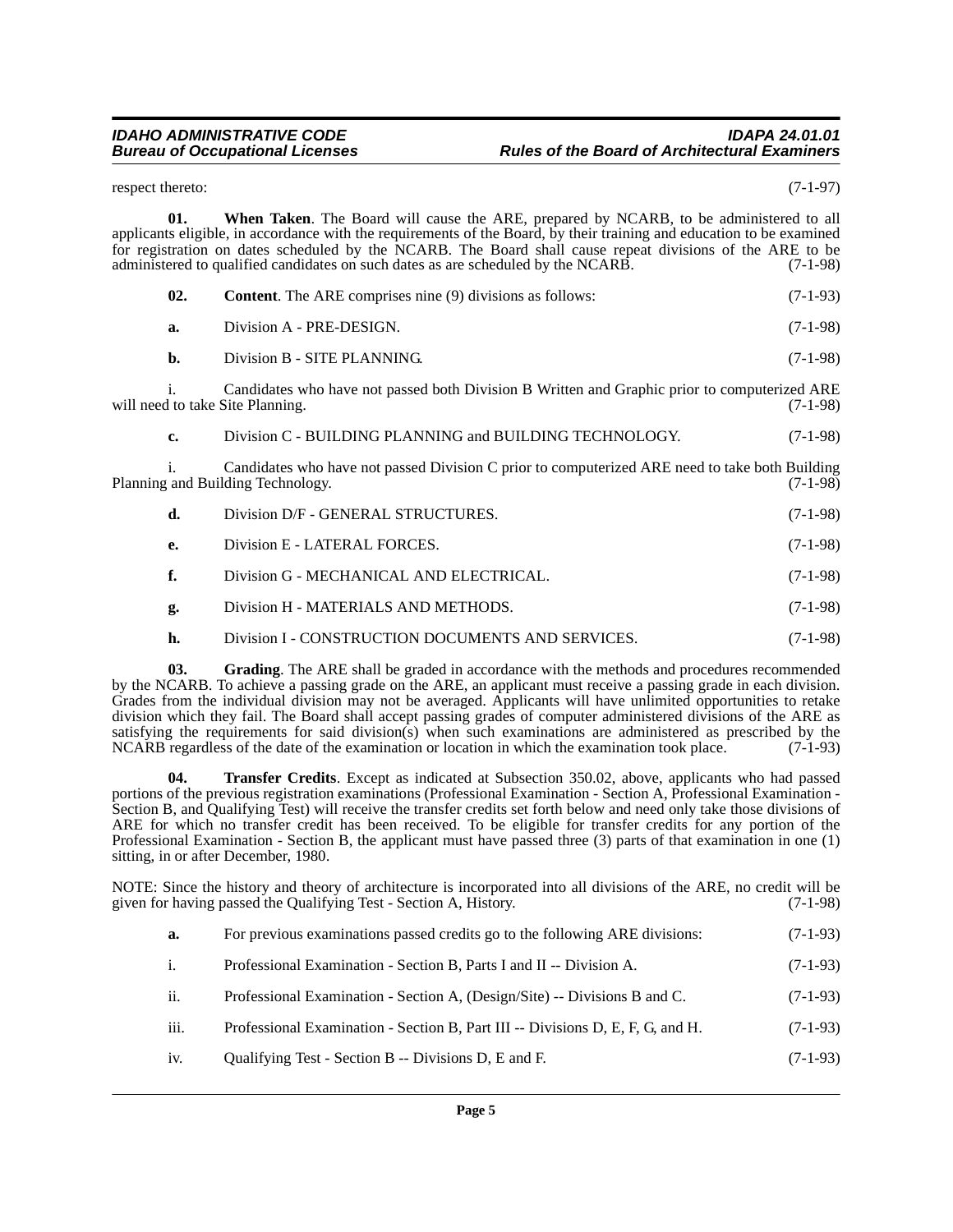- v. Qualifying Test Section D -- Division G. (7-1-93)
- vi. Qualifying Test Section C -- Division H. (7-1-93)
- vii. Professional Examination Section B, Part IV -- Division I. (7-1-93)

**b.** Applicants without an accredited professional degree in architecture must, in all cases, pass Divisions D, E, F, G and H of the ARE if they have not passed equivalent portions of the Qualifying Test: even though the applicant may have passed the professional Examination - Section B, Part III. (7-1-93)

**c.** Applicants without an accredited professional degree in architecture must in all cases, pass Division A of the ARE if they have not passed Section A of the Qualifying Test: even though the applicant may have passed the Professional Examination - Section B, Parts I and II. (7-1-93) passed the Professional Examination - Section B, Parts I and II.

#### <span id="page-5-0"></span>**351. MISCELLANEOUS REQUIREMENTS FOR EXAMINATION (Rule 351).**

**01. Personal Interviews**. Personal interviews may be administered at the option of the Board.(7-1-93)

#### <span id="page-5-1"></span>**352. -- 399. (RESERVED).**

#### <span id="page-5-2"></span>**400. MISCELLANEOUS REQUIREMENTS (Rule 400).**

**01. Practice Of Architecture**. Idaho Law prohibits the practice of architecture by any unlicensed person or firm for any reason. (7-1-93)

**02. Corporations**. Corporations organized to do general business in the state of Idaho may not practice architecture in the state of Idaho.  $(7-1-93)$ 

**03. Firm Names**. Firm names incorporating the use of names of unlicensed individuals are considered in violation of Section 54-310, Idaho Code. (7-1-93)

#### <span id="page-5-3"></span>**401. -- 449. (RESERVED).**

#### <span id="page-5-4"></span>**500. AFFILIATION (Rule 500).**

**01. Board Is An Active Member Of The Western Conference Of The Architectural Registration Boards**. This Board by approved resolution and payment of the proper fees by the proper authority is an active member of the Western Conference of the Architectural Registration Boards. The Board shall designate one or more delegates from the Board to attend the annual meeting of the Western Conference and approve payment of the expenses of the delegate or delegates by the state of Idaho in accordance with the law. (7-1-93) expenses of the delegate or delegates by the state of Idaho in accordance with the law.

**02. Board Is A Member Of The NCARB**. This Board by approved resolution and payment of any proper fees by the proper authority is a member of NCARB. The Board shall designate one or more delegates from the Board to the annual meeting of the National Council and approve payment of expenses of the delegate or delegate or delegates by the state of Idaho in accordance with the law. (7-1-97) delegates by the state of Idaho in accordance with the law.

#### <span id="page-5-5"></span>**501. -- 549. (RESERVED).**

#### <span id="page-5-6"></span>**550. INTERPRETATIONS (Rule 550).**

The following interpretation of Laws relating to Architecture in Idaho Code are hereby made by the Board. (7-1-93)

**01. Reference To Building**. Under Section 54-309, reference to any building wherein the safeguarding of life, health, and property is concerned means any building which public or private sector of population may use or any building into which the public or private sector of the population is invited either as spectators, visitor, student, guest, or employee, or any building where the private or public sector of the population conducts business. (7-1-93)